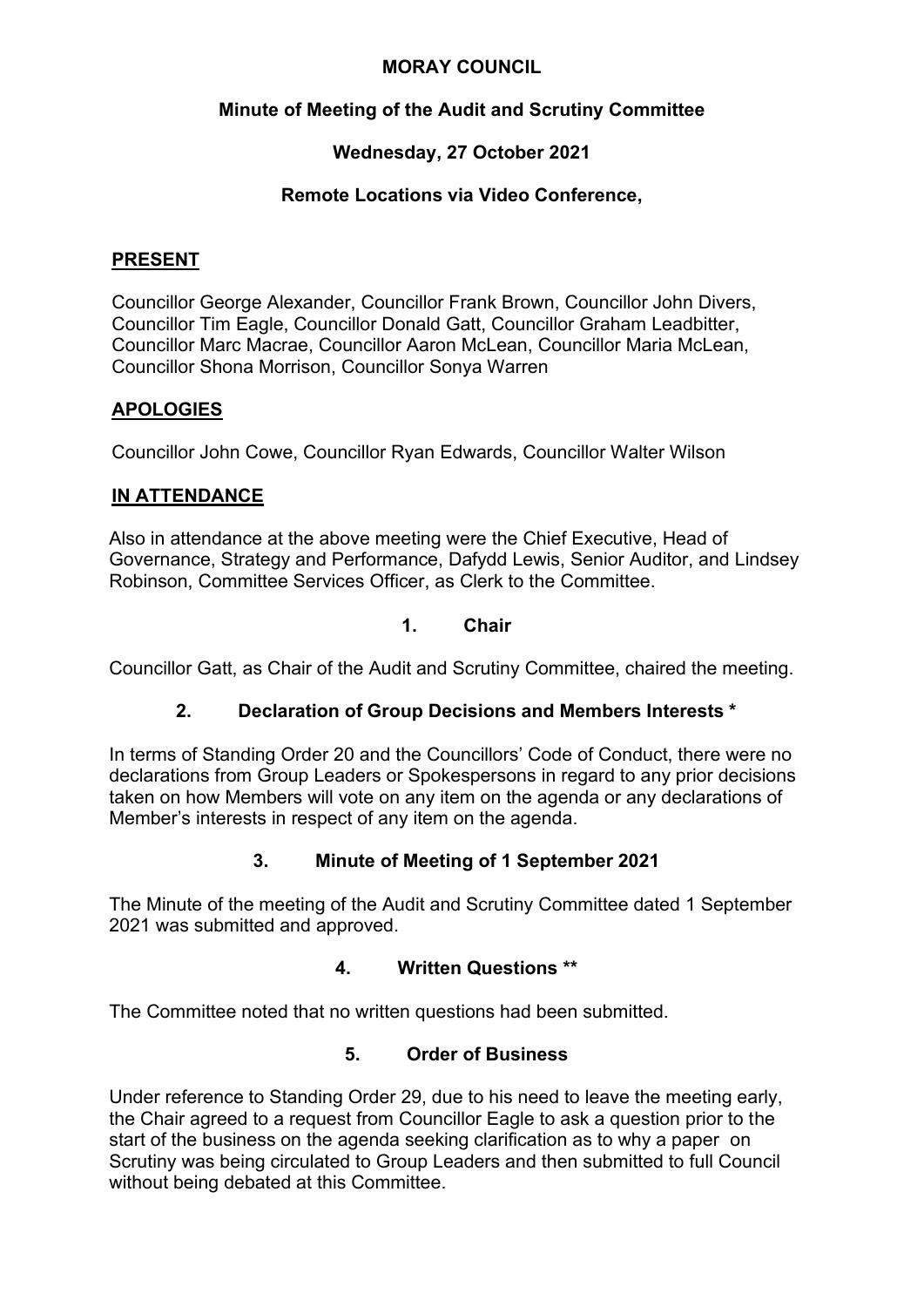In response the Head of Governance, Strategy and Performance advised that he was preparing a report to the next meeting of Council on 10 November 2021 in regard to the constitutional aspects of the Scheme of Administration in relation to the function of this Committee and as the governing body the delegation sits with full Council in relation to scrutiny and as all members of this Committee are also members of the Council he was of the opinion that this would be sufficient in terms of the members.

Councillor Eagle stated that, in his opinion it was a matter of principle that the paper should come before this Committee to allow it to be debated and make recommendations thereafter to the full council and further sought clarification that this would not be possible.

In response The Head of Governance Strategy and Performance advised that if this was his view Councillor Eagle did have the option to raise a motion at the next Council meeting seeking to add a further step in the process for agreeing the remit to be included by this Committee before going back to full Council for final consideration.

Councillor Brown sought clarification in regard to a decision taken prior to the pandemic for the formation of a Member/Officer working group to consider the polices and processes etc that this Committee should follow and as this was a matter outstanding wondered if perhaps he was so minded that Councillor Eagle raise a motion that a report in regard to this be brought to the full Council in November and asked if that would be competent.

In response the Head of Governance Strategy and Performance advised that there were two issues requiring consideration. The first in relation to the Scheme of Administration and the powers delegated to committees that solely sits wholly within the power of the full Council and the second is the issue raised by Councillor Brown which refers to the scrutiny handbook/scrutiny charter which was an issue looked at by this committee prior to the pandemic in November 2019 and which has not been resolved. He further advised that both of these issues were being rounded up within the report he is preparing for the Council meeting on the 10 November 2021. The difficulty being that one needs the other as the scrutiny handbook/charter will relate directly to the committee's remit which can only be set by full Council.

The Chair sought clarification on whether this committee could continue as it currently stands until following the local government elections that are due to be held in May 2022 following which the make up of the council may be very different and which is unknown at this time but could see an administration with a completely different view in regard to this committee.

In response the Head of Governance Strategy and Performance advised that the status quo is currently working in terms of this committee and was something that was identified for improvement which was the reason for the report being put before the Council in November but that it is within the Council's gift to leave things as they are if they choose to do so.

Councillor Leadbitter stated that whilst he was not overly concerned about the proposal to include a further step in the process he would ask Members to be mindful that they would be moving rapidly towards the budget setting period and the various reports that will come forward over a few months and the scrutiny and debate that these will require and whether there is merit in dealing with this issue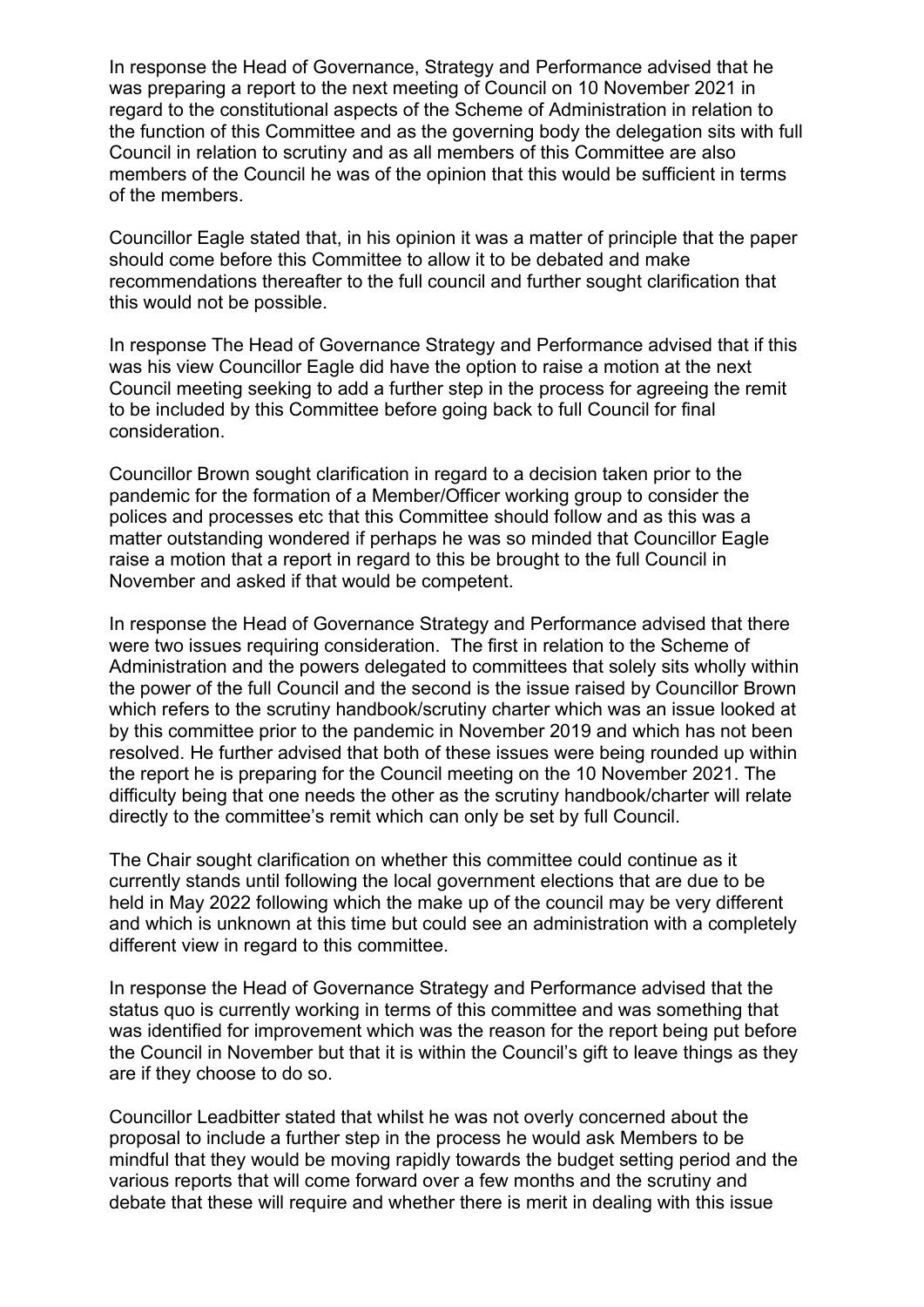sooner rather than later as in his opinion there was a danger of it getting lost within the budget reports that will require a lot of scrutiny.

Councillor Eagle stated that he whilst he accepted that scrutiny was also undertaken at each of the service committees, he was of the opinion that it was important that this committee had the opportunity to debate on what delegated authority it should have and he was happy for this to be taken forward at the full council meeting on 10 November where he hoped that Members could come together and move forward.

# **6. SPSO Recommendations Report**

A report by the Chief executive asked the Committee to consider the Scottish Public Sector Ombudsman (SPSO) Recommendations report to demonstrate that SPSO recommendations are considered at a senior level.

During consideration Councillor Warren sought clarification on why items 13 and 14 in the report did not have referral dates.

In response the Chief Executive apologised for the error and advised it would be amended.

Following a question from Councillor Brown about the total number of complaints received by the Council, the Head of Governance, Strategy and Performance confirmed that this detail was contained within the Complaints Annual Report 2020- 21 which had been discussed by the Corporate Committee on 12 October.

Following further consideration the Committee agreed to approve the report.

Councillors Eagle and Warren left the meeting during the consideration of this item.

## **7. Report on the Work of the Internal Audit Section in the Period from 1 September 2021 to 31 October 2021**

A report by the Depute Chief Executive (Education, Communities and Organisational Development) advised the Committee on the work of the Internal Audit Section for the period from 1 September 2021 to 31 October 2021.

During consideration Councillor Brown sought clarification on whether or not the social media training provided for Officers would be provided for Members.

In response the Senior Auditor advised that the training could be extended to include the Members and that this would be passed to the training team.

Following further consideration, where Officers answered questions on computer security and the Council Facebook page, the Committee agreed:

- i) to note the contents of the report, and
- ii) that the social media training provided for Officers also be provided for Members

## **8. Question Time \*\*\***

Under reference to paragraph 9 of the Minute of the Meeting of this Committee dated 1 September 2021, Councillor Alexander sought an update on the petty cash procedures he raised at that meeting.